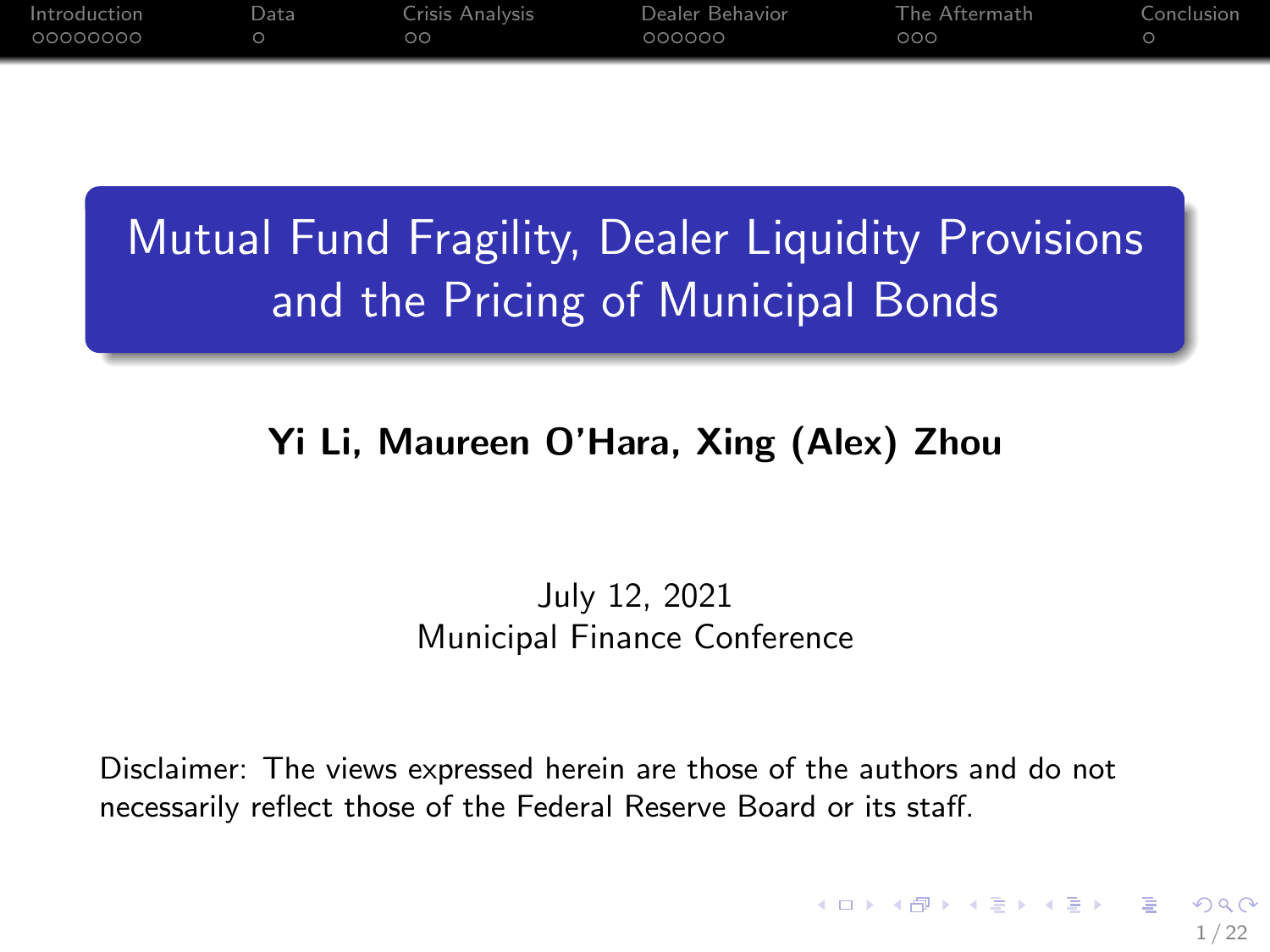<span id="page-1-0"></span>

| Introduction<br>•00000000 | Data | Crisis Analysis<br>$\circ$ | Dealer Behavior<br>000000 | The Aftermath<br>000 | Conclusion |
|---------------------------|------|----------------------------|---------------------------|----------------------|------------|
| Motivation                |      |                            |                           |                      |            |

- Fixed-income mutual funds engage in substantial liquidity transformation:
	- Offering daily claims to investors while holding illiquid assets.
- Such liquidity transformation could generate a first-mover advantage among investors in the face of a negative shock:
	- Leading to amplified redemption.
	- [Chen, Goldstein, and Jiang (2010), Goldstein, Jiang, and Ng (2017), Zeng (2017), Falato, Goldstein, and Hortascu (2020)]
- Massive redemptions could affect the underlying asset markets.
	- Fund outflows lead to fire sales and affect prices and volatility in the corporate bond markets.
	- [Jiang, Li and Wang (2017), Choi, Hoseinzade, Shin, and Tehranian (2020), Falato, Hortascu, Li, and Shin (2020), Ma, Xiao, and Zeng (2020), Jiang, Li, Sun and Wang (2020)]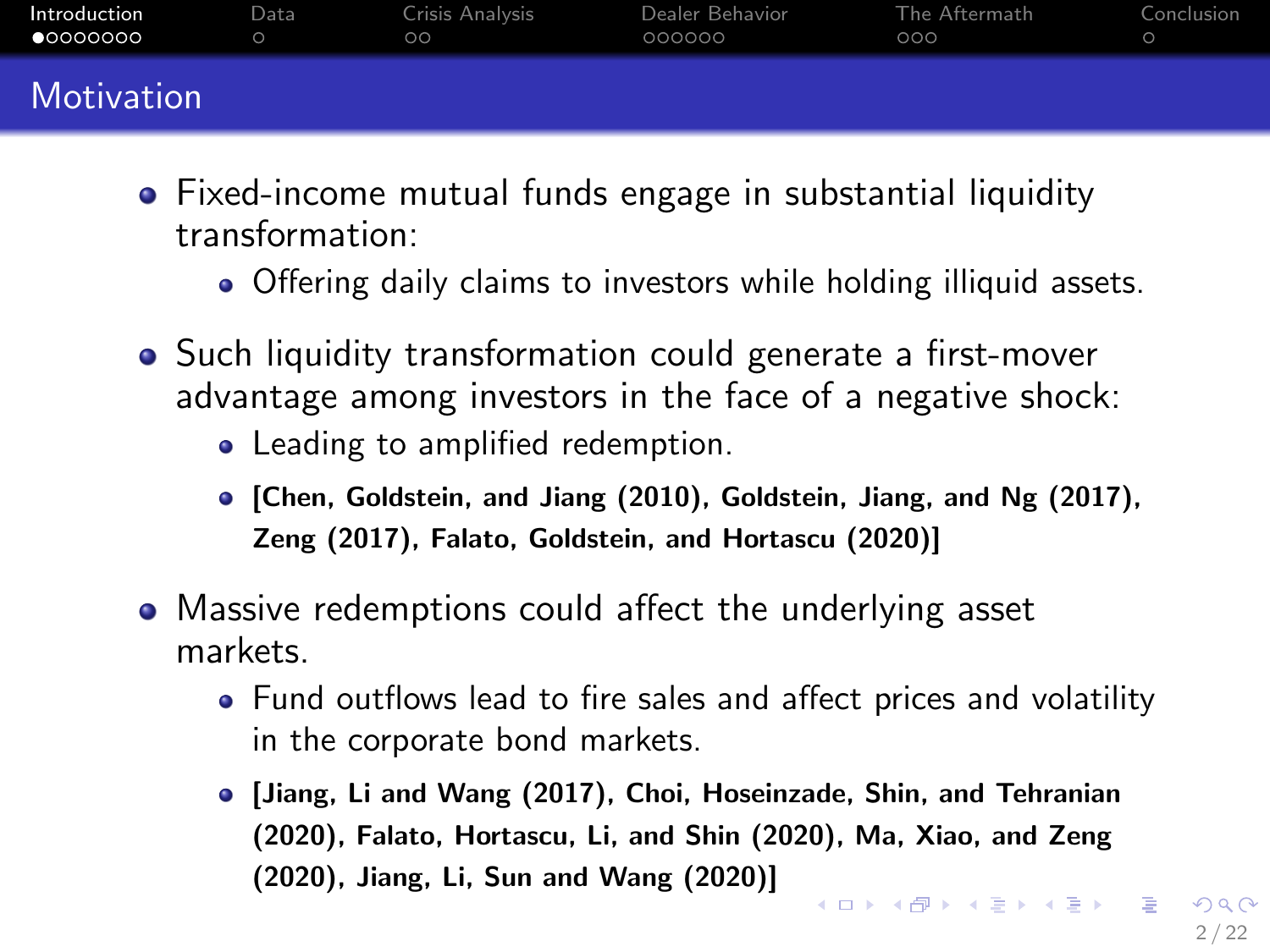| Introduction<br>00000000 | Data | Crisis Analysis<br>$\circ$ | Dealer Behavior<br>000000 | The Aftermath<br>000 | Conclusion |
|--------------------------|------|----------------------------|---------------------------|----------------------|------------|
| Motivation               |      |                            |                           |                      |            |

- Little research on understanding the role played by dealers in transmitting the fragility risks posed by mutual funds.
	- The impact of mutual fund liquidity demand on market stablity relies on dealers' liquidity provisions.
- We use the Covid-19 crisis to analyze the fragility risks that mutual funds introduce to the municipal bond market.
	- A key feature: the role of muni dealers in transmitting mutual fund fragility risks.
		- How does trading in munis relate to mutual fund ownership in crisis?
		- How do dealers behave when facing large selling pressures?
		- How do dealers' behaviors change for bonds with larger potential mutual fund fire sales post crisis?
		- What are the potential impact of mutual fund fragility risks on liquidity and pricing of munis?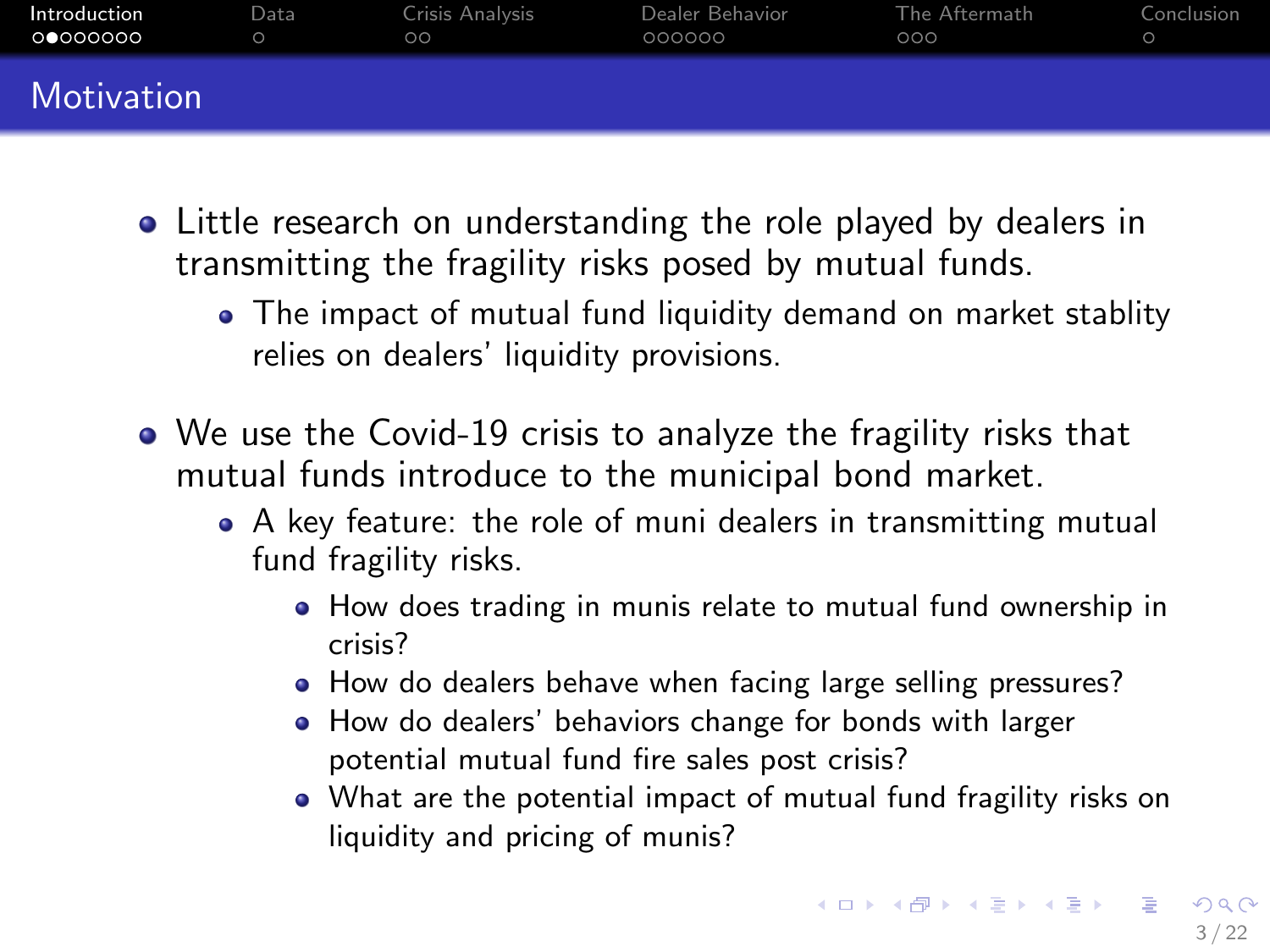| Introduction<br>റററേറററ | Data | Crisis Analysis<br>ററ | Dealer Behavior<br>000000                                       | The Aftermath<br>000 | Conclusion |
|-------------------------|------|-----------------------|-----------------------------------------------------------------|----------------------|------------|
|                         |      |                       | Why do we use muni market to study mutual fund fragility risks? |                      |            |

- Mutual funds are the largest institutional investors of munis. • Hold about 20% of municipal bonds (outstanding amount).
- A huge market (\$4 trillion dollars) that is • Illiquid, segregated, and reliant on dealer intermediation.
- Very few means to hedge price movements.
- Holding concentrations of munis by mutual funds are higher than that of corporate bonds.

4 / 22

イロト 不優 ト 不思 ト 不思 トー 理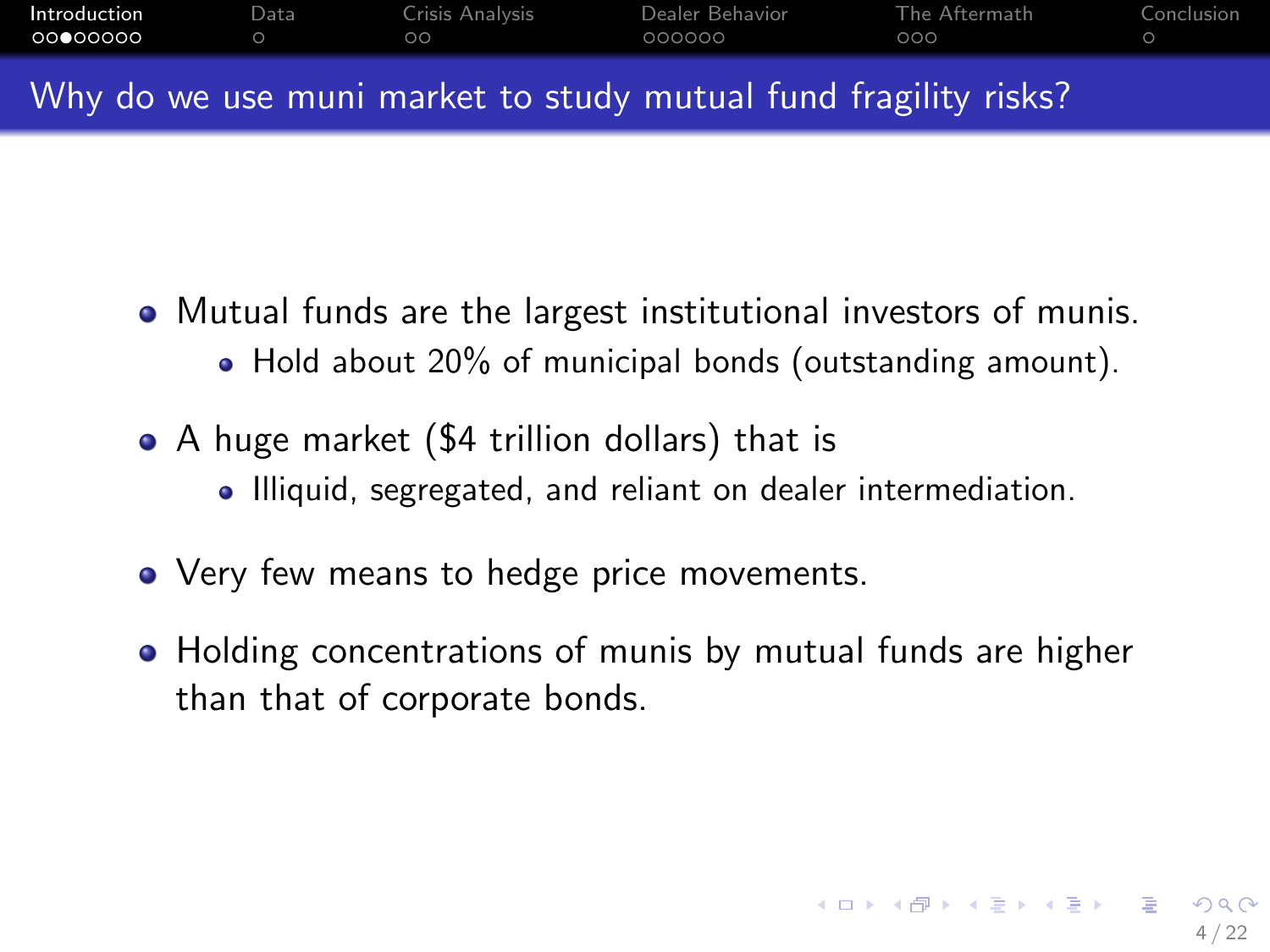| Introduction<br>00000000 | Data | Crisis Analysis<br>ററ                   | Dealer Behavior<br>000000 | The Aftermath<br>റററ | Conclusion |
|--------------------------|------|-----------------------------------------|---------------------------|----------------------|------------|
|                          |      | What's our key identification strategy? |                           |                      |            |

- How do we disentangle the effects of mutual fund fragility risks from the general pandemic effects?
	- Only about 30% of municipal bonds are held at all by mutual funds.
	- This dichotomization gives us a control group capturing the general pandemic effects.
- Are bonds held by mutual funds comparable to those that are not?
	- Control for time-varying effects of various bond characteristics.
	- $\bullet$  In strictest specification, include issuer $\times$ date fixed effects.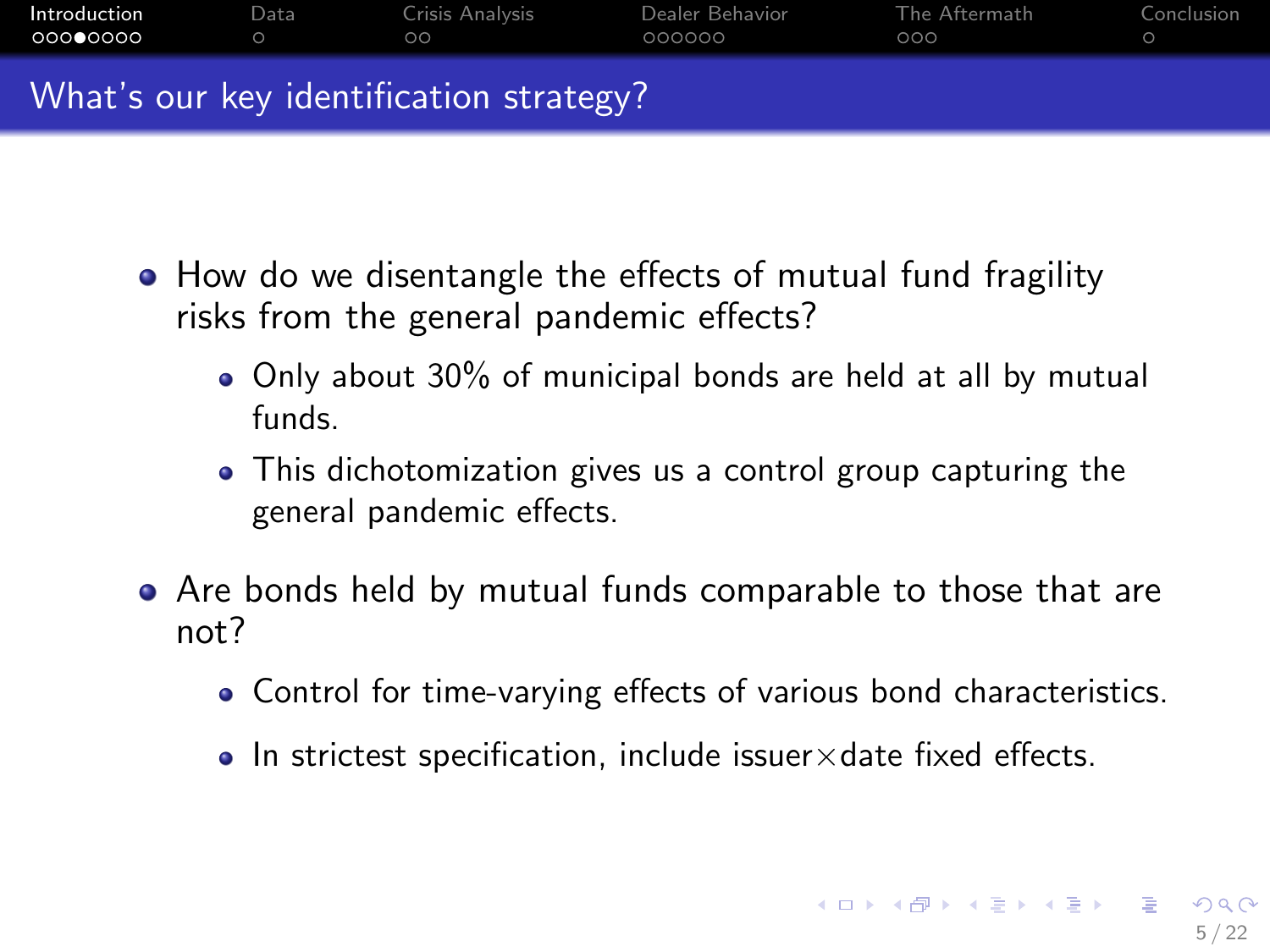| Introduction | Data | Crisis Analysis<br>ററ | Dealer Behavior<br>000000                               | The Aftermath<br>റററ | Conclusion |
|--------------|------|-----------------------|---------------------------------------------------------|----------------------|------------|
|              |      |                       | The run on muni mutual funds during the Covid-19 crisis |                      |            |

- Early–mid Mar: muni market under severe stress (yield spreads  $\uparrow$  6%); mutual funds saw large outflows (16% of AUMs).
- Late Mar–Early Apr: Fed interventions (MLF, PDCF, MMLF, CPFF)

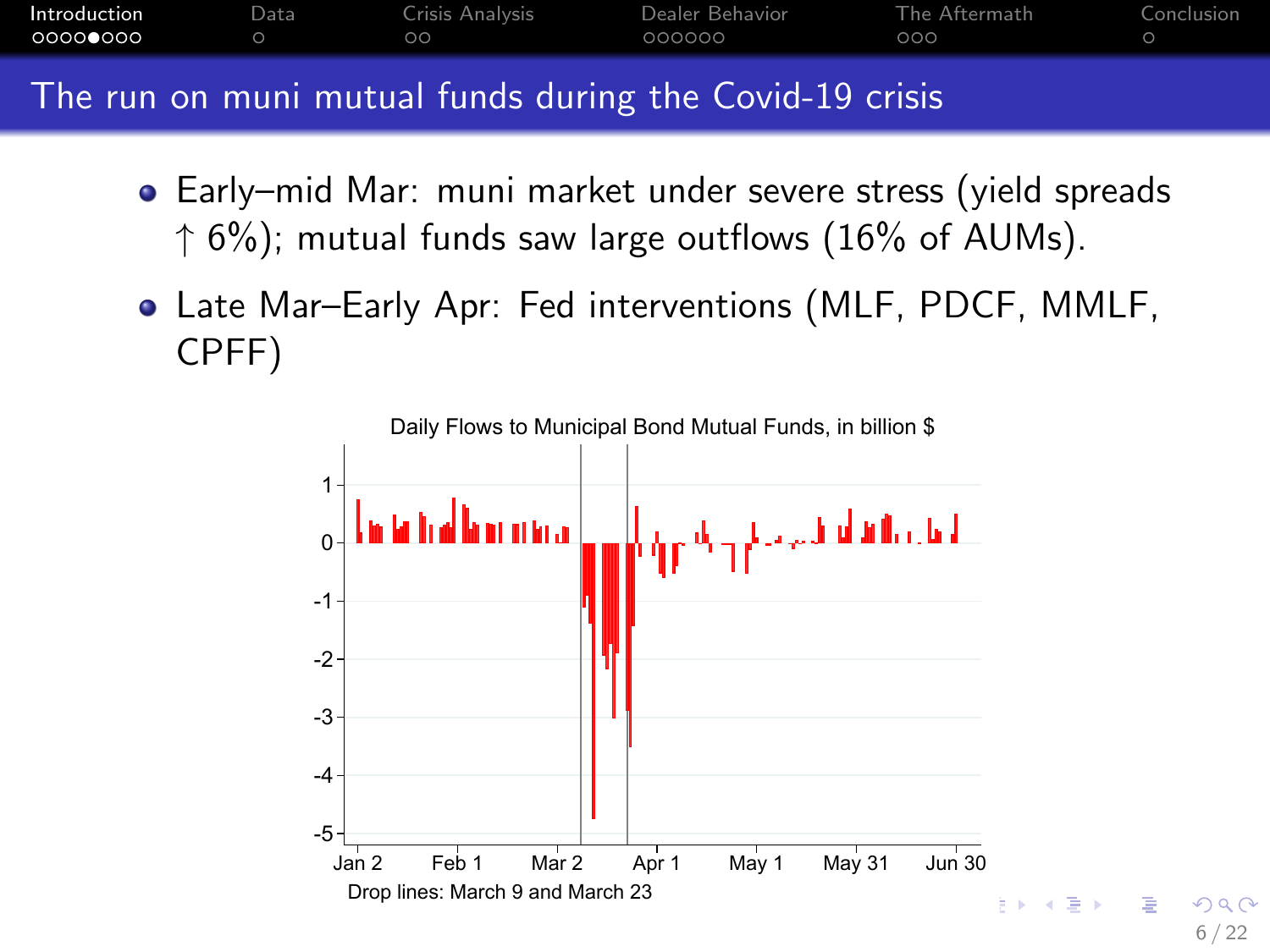| Introduction<br>○○○○○●○○        | Data | Crisis Analysis<br>ററ | Dealer Behavior<br>000000 | The Aftermath<br>000 | Conclusion |
|---------------------------------|------|-----------------------|---------------------------|----------------------|------------|
| Preview of main results $[1/3]$ |      |                       |                           |                      |            |

Mutual fund redemptions destabilize the muni market during the Covid-19 crisis.

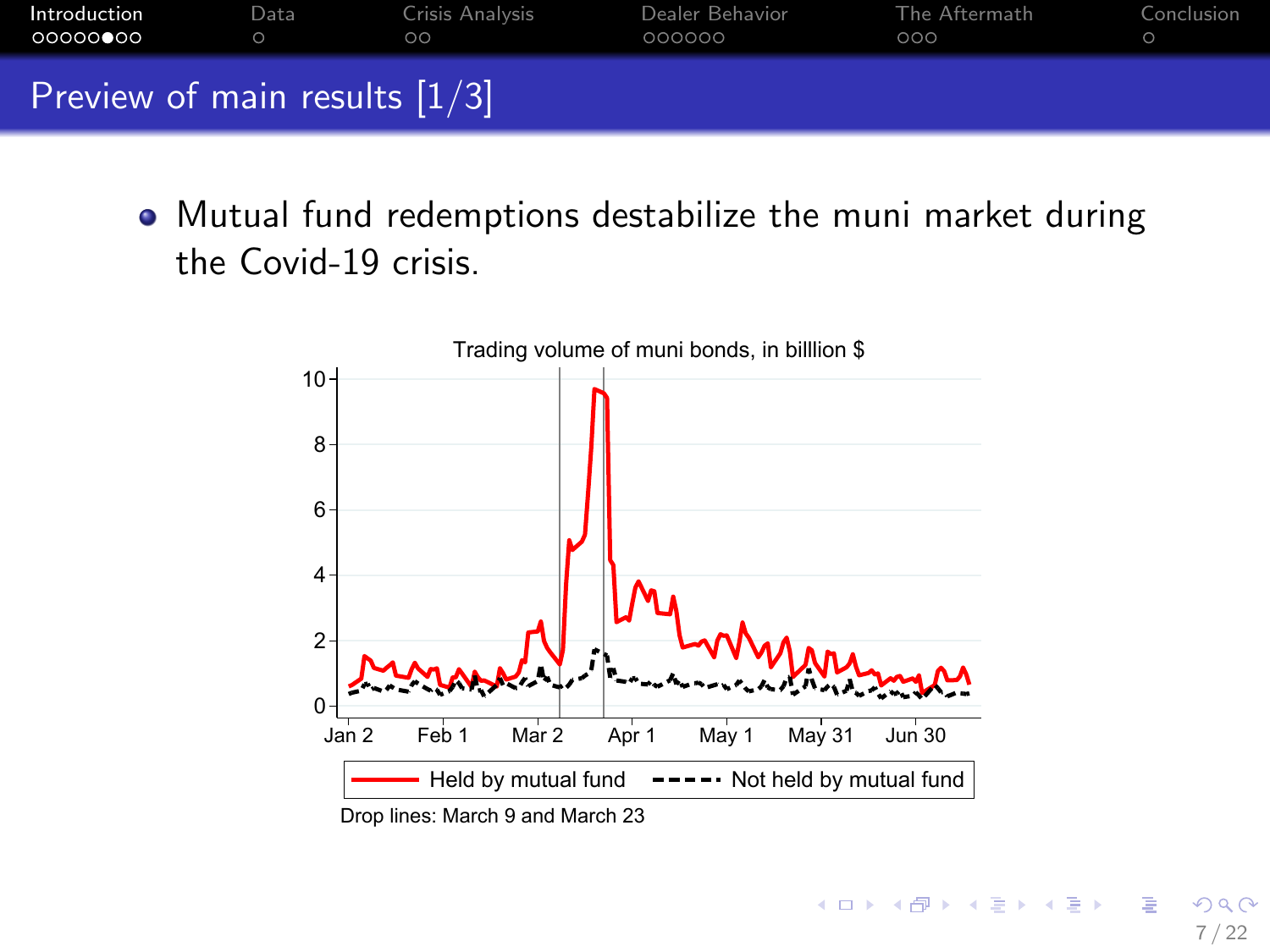| Introduction<br>000000●0        | Data | Crisis Analysis<br>ററ | Dealer Behavior<br>000000 | The Aftermath<br>റററ | Conclusion |
|---------------------------------|------|-----------------------|---------------------------|----------------------|------------|
| Preview of main results $[2/3]$ |      |                       |                           |                      |            |

- Muni dealers play a key role in transmitting fire sale risks of mutual funds.
	- Dealers stop taking (and start selling!) bonds held by mutual funds at the height of the crisis, and continue to do so after the crisis.

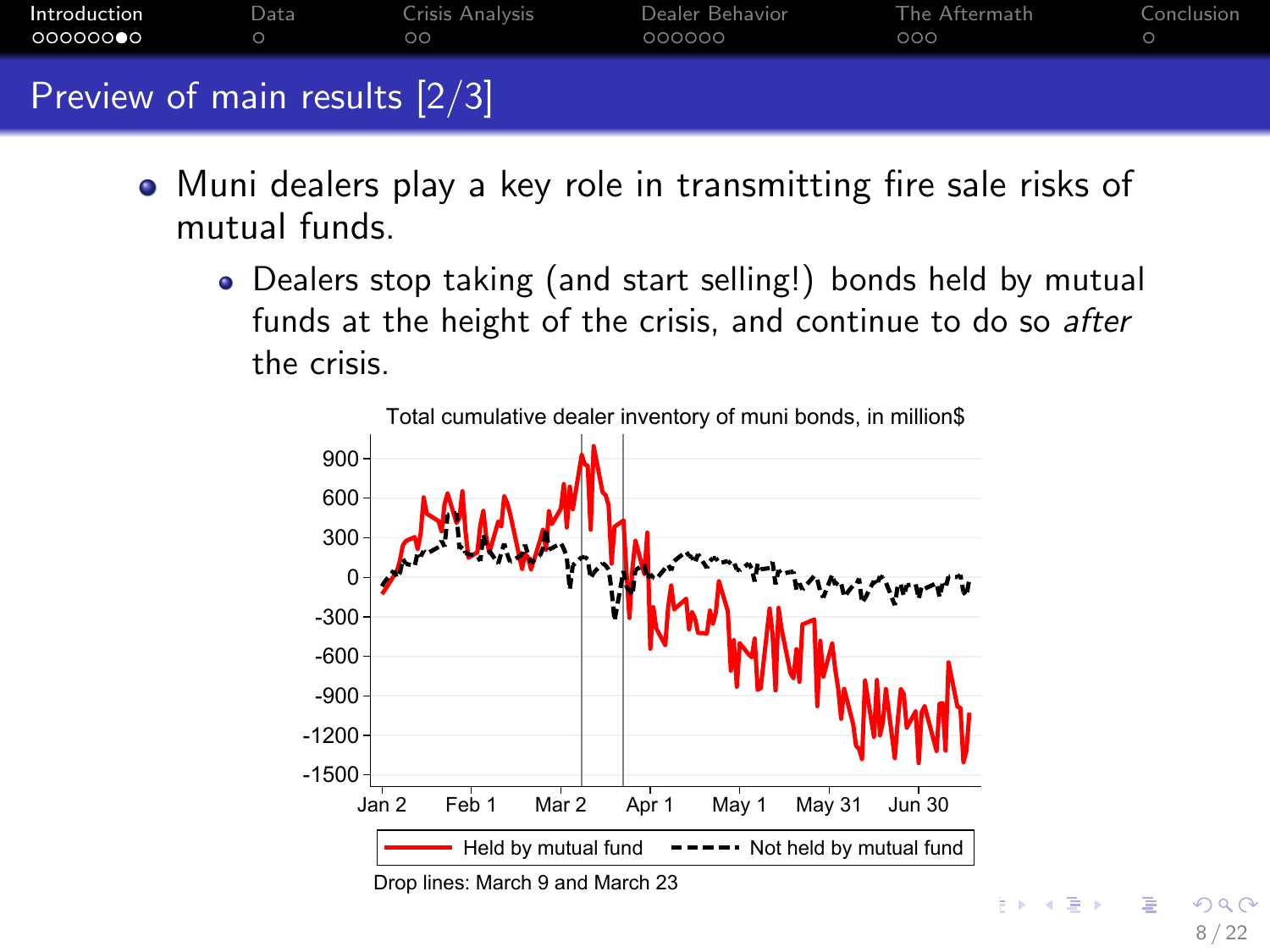| Introduction<br>0000000●        | Data | Crisis Analysis<br>$\circ$ | Dealer Behavior<br>000000 | The Aftermath<br>000 | Conclusion |
|---------------------------------|------|----------------------------|---------------------------|----------------------|------------|
| Preview of main results $[3/3]$ |      |                            |                           |                      |            |

- Mutual fund fragility risks introduce what appears to be a "fire sale premium" incorporated in muni pricing in the post-crisis period.
	- A 30-basis-point wedge persists between the yield spreads of bonds held by mutual funds and those that are not.



9 / 22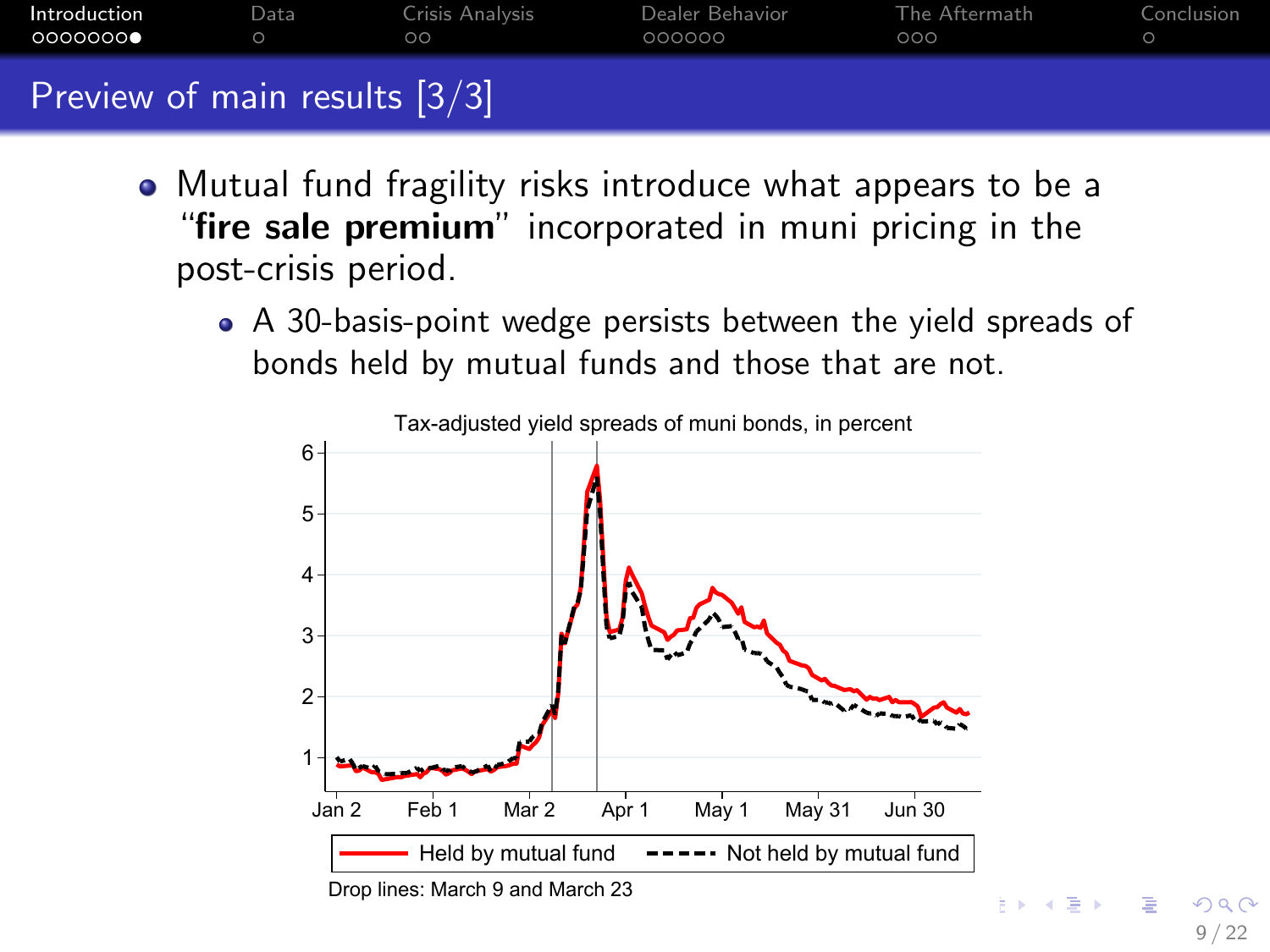<span id="page-9-0"></span>

| Introduction<br>00000000 | Data | Crisis Analysis<br>$\circ$ | Dealer Behavior<br>000000 | The Aftermath<br>000 | Conclusion |
|--------------------------|------|----------------------------|---------------------------|----------------------|------------|
| Data                     |      |                            |                           |                      |            |

- Full sample period: end of 2019 to July 17, 2020
- Data for municipal bonds
	- Municipal Securities Rulemaking Board (MSRB): transaction-level data on secondary market trading
	- Mergent Municipal Bond Securities Database: bond characteristics information.

[Exclude if issued within three months, maturing within one year, with insurance, with floating coupon rates, or not exempt from federal tax]

- Data for municipal mutual funds
	- Thomson Reuters eMAXX: security-level holding information (quarterly) for 893 funds
	- Morningstar: assets under management (AUMs) and investor flow (daily) for 428 funds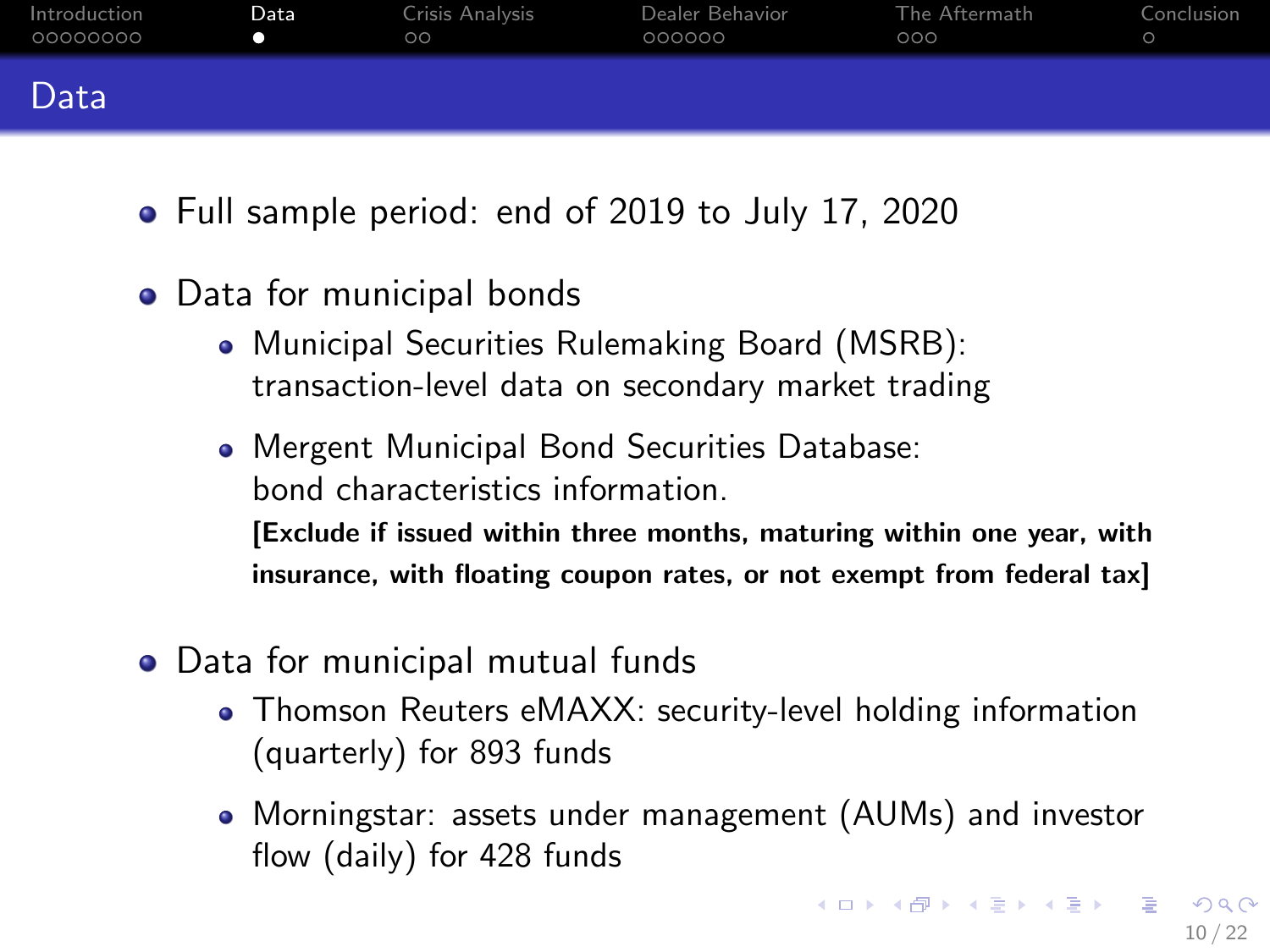<span id="page-10-0"></span>

| Introduction<br>00000000 | Data | Crisis Analysis<br>$\bullet$ | Dealer Behavior<br>000000                                 | The Aftermath<br>000 | Conclusion |
|--------------------------|------|------------------------------|-----------------------------------------------------------|----------------------|------------|
|                          |      |                              | Mutual fund ownership and bond trading activities $[1/2]$ |                      |            |

- Does mutual fund ownership (rather than other factors) drive the surge in muni trading during the crisis?
	- Sample period: Feb 24 to Mar 20, 2020
	- log(TradingVolume<sub>i,t</sub>) =  $\beta_1 \times$  HeldbyMF<sub>i</sub> +  $\beta_2 \times$  Crisis<sub>t</sub> +  $\beta_3 \times$ Crisis<sub>t</sub> × HeldbyMF<sub>i</sub> +  $\gamma$  ×  $X_{i,t}$  +  $\mu_{type}$  +  $\mu_{sector}$  +  $\mu_{state}$  +  $\epsilon_{i,t}$
- Variable definition:
	- Trading Volume: Total par amount traded between customers and dealers in bond  $i$  on day  $t$ .
	- HeldbyMF: a dummy equal to one if the bond is held by mutual funds as of the end of 2019.
	- Crisis: a dummy equal to one for the period Mar 9–20.
	- $\bullet$  X: bond characteristics (rating, coupon, age, time to maturity, and amount outstanding).
	- Fixed effects  $\mu$ : bond type (3), sector (8), state (50).

イロメ イ団 メイミメイミメー 差し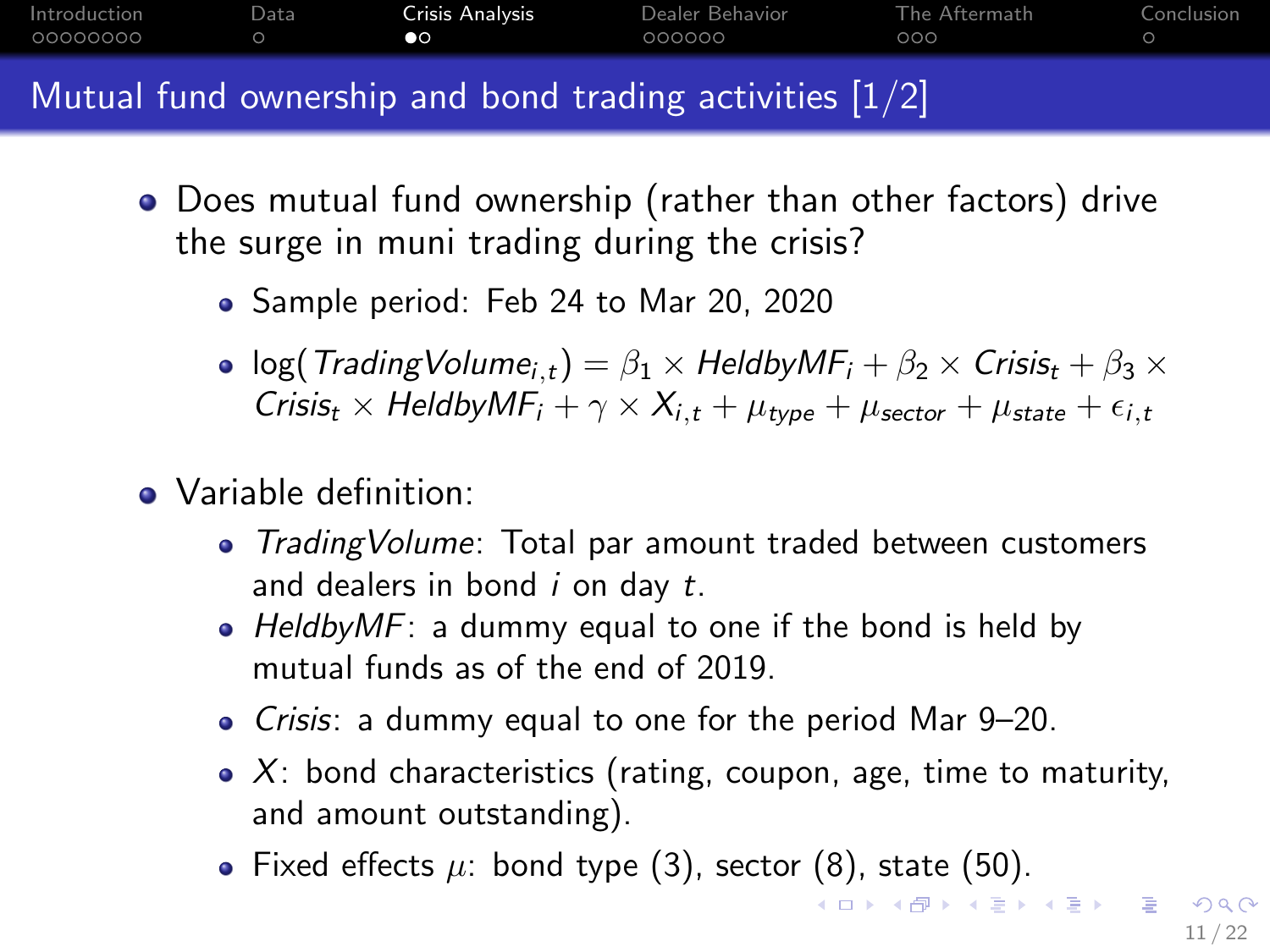<span id="page-11-0"></span>

| - 00000000 | $\circ$ | 000000                                                                       | 000 |  |
|------------|---------|------------------------------------------------------------------------------|-----|--|
|            |         | Mutual fund ownership and bond trading activities $\left[\frac{2}{2}\right]$ |     |  |

- Compared to other bonds, those held by mutual funds experience an additional 29% increase in trading activities during the crisis period.
- $\bullet$  Robust to the inclusion of issuer $\times$  date fixed effects.

|                                                                                                      | Dependent variable: log(Trading volume) |                                 |                                        |                      |                      |  |  |  |  |
|------------------------------------------------------------------------------------------------------|-----------------------------------------|---------------------------------|----------------------------------------|----------------------|----------------------|--|--|--|--|
|                                                                                                      | (1)                                     | (2)                             | (3)                                    | (4)                  | (5)                  |  |  |  |  |
| Held by $MF \times Crisis$                                                                           | $0.293***$<br>(7.10)                    |                                 |                                        |                      |                      |  |  |  |  |
| $MF$ share $\times$ Crisis                                                                           |                                         | $0.924***$<br>(8.02)            | $0.926***$<br>(8.03)                   | $0.907***$<br>(8.23) | $0.810***$<br>(7.71) |  |  |  |  |
| Crisis                                                                                               | $-0.066$ ***<br>$(-3.03)$               | $-0.058***$<br>$(-2.96)$        |                                        |                      |                      |  |  |  |  |
| Bond controls<br>Rating FE<br><b>Type FE</b><br>Sector FE<br>State FE<br>Date FE<br><b>Issuer FE</b> | Yes<br>Yes<br>Yes<br>Yes<br>Yes         | Yes<br>Yes<br>Yes<br>Yes<br>Yes | Yes<br>Yes<br>Yes<br>Yes<br>Yes<br>Yes | Yes<br>Yes<br>Yes    | Yes                  |  |  |  |  |
| Bond controls × Crisis<br>$\sf{lssuer}{\times}\sf{Date}$ FE                                          |                                         |                                 |                                        |                      | Yes<br>Yes           |  |  |  |  |
| Adj. $R^2$<br>N of obs.                                                                              | 0.062<br>197016                         | 0.078<br>197016                 | 0.078<br>197016                        | 0.117<br>195372      | 0.101<br>157038      |  |  |  |  |

 $\Omega$ 12 / 22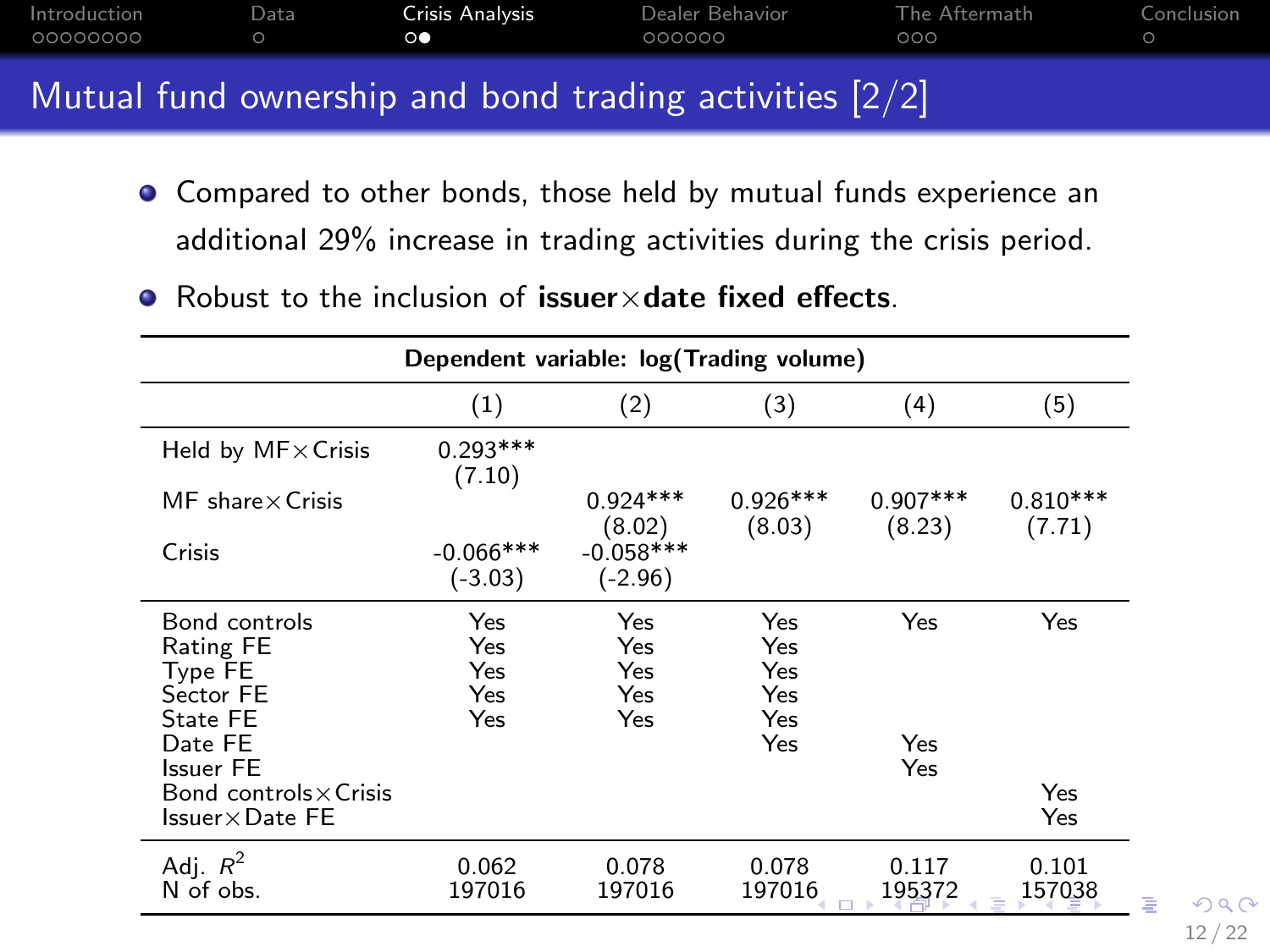<span id="page-12-0"></span>

- How did dealers respond to mutual fund sell-offs?
	- Sample period: Feb 24 to Mar 20, 2020
	- log(DealerNetPurchase<sub>it)</sub> =  $\beta_1 \times$  HeldbyMF<sub>i</sub> +  $\beta_2 \times$  Crisis<sub>t</sub> +  $\beta_3 \times \text{Crisis}_t \times \text{HeldbyMF}_i + \gamma \times X_{i,t} + \mu_{\text{type}} + \mu_{\text{sector}} + \mu_{\text{state}} + \epsilon_{i,t}$
- Variable definition:
	- DealerNetPurchase: dealers' aggregate purchase minus their aggregate sales in bond  $i$  on day  $t$ .
	- Heldby  $MF$ : a dummy equal to one if the bond is held by mutual funds as of the end of 2019.
	- Crisis: a dummy equal to one for the period Mar 9–20
	- $\bullet$  X: bond characteristics (rating, coupon, age, time to maturity, and amount outstanding).
	- Fixed effects  $\mu$ : bond type (3), sector (8), state (50).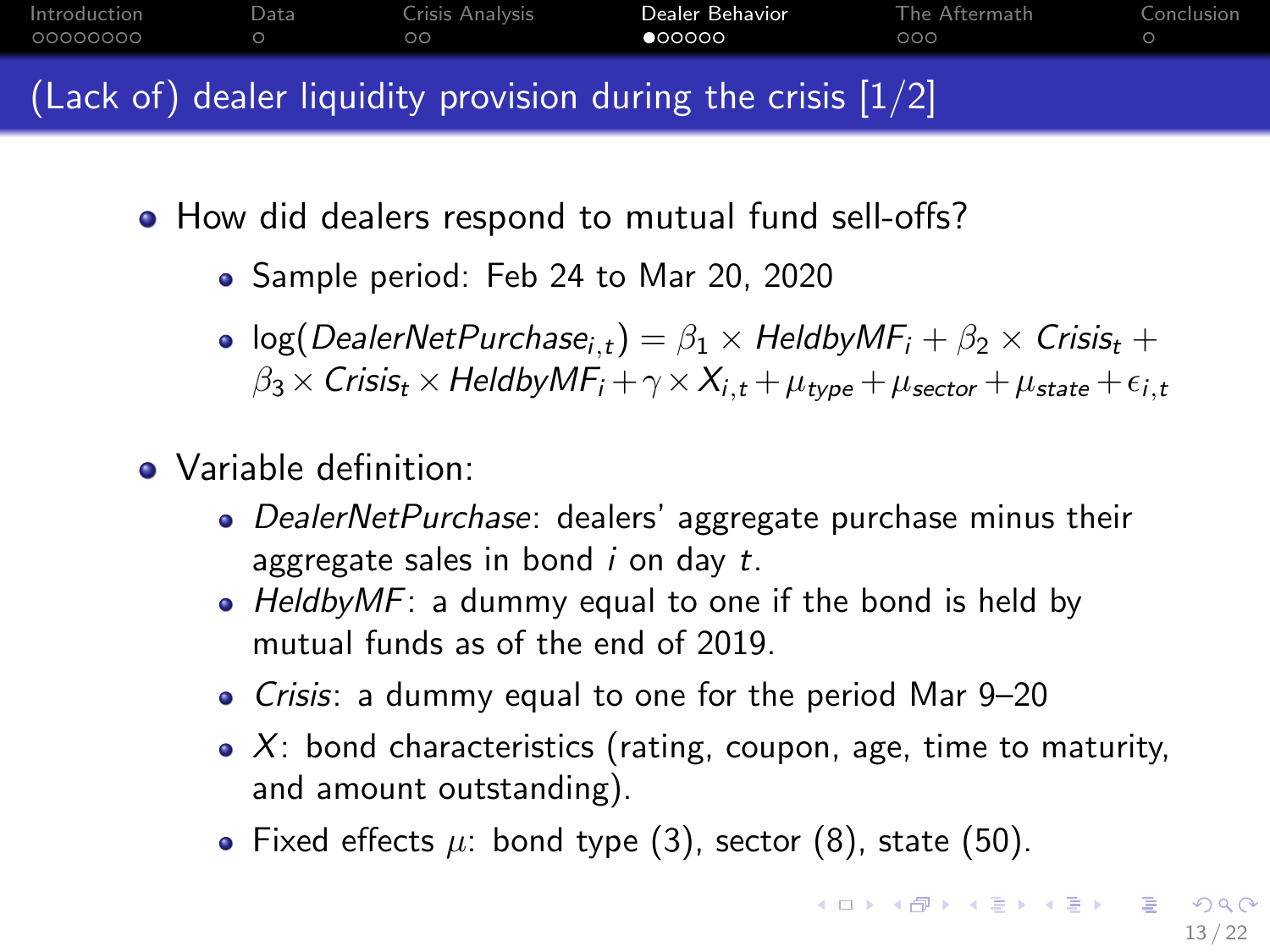| Introduction<br>_00000000 | Data | Crisis Analysis<br>ററ | Dealer Behavior<br>000000                                      | The Aftermath<br>nnn | Conclusion |
|---------------------------|------|-----------------------|----------------------------------------------------------------|----------------------|------------|
|                           |      |                       | (Lack of) dealer liquidity provision during the crisis $[2/2]$ |                      |            |

Dealers sell more bonds with mutual fund holders during the crisis.

| Dependent variable: Dealer net purchase                                   |                                 |                                 |                                        |                          |                         |  |  |  |
|---------------------------------------------------------------------------|---------------------------------|---------------------------------|----------------------------------------|--------------------------|-------------------------|--|--|--|
|                                                                           | (1)                             | (2)                             | (3)                                    | (4)                      | (5)                     |  |  |  |
| Held by $MF \times$ Crisis                                                | $-0.019***$<br>$(-3.73)$        |                                 |                                        |                          |                         |  |  |  |
| $MF$ share $\times$ Crisis                                                |                                 | $-0.062***$<br>$(-3.46)$        | $-0.062***$<br>$(-3.39)$               | $-0.058***$<br>$(-3.09)$ | $-0.038**$<br>$(-2.64)$ |  |  |  |
| Crisis                                                                    | $-0.009$<br>$(-1.46)$           | $-0.010$<br>$(-1.64)$           |                                        |                          |                         |  |  |  |
| Bond controls<br>Rating FE<br>Type FE<br>Sector FE<br>State FE<br>Date FE | Yes<br>Yes<br>Yes<br>Yes<br>Yes | Yes<br>Yes<br>Yes<br>Yes<br>Yes | Yes<br>Yes<br>Yes<br>Yes<br>Yes<br>Yes | Yes<br>Yes               | Yes                     |  |  |  |
| <b>Issuer FE</b><br>Bond controls × Crisis<br>$Issuer \times Date FE$     |                                 |                                 |                                        | Yes                      | Yes<br>Yes              |  |  |  |
| Adj. $R^2$<br>N of obs.                                                   | 0.003<br>197016                 | 0.003<br>197016                 | 0.006<br>197016                        | $-0.029$<br>195372       | $-0.031$<br>157038      |  |  |  |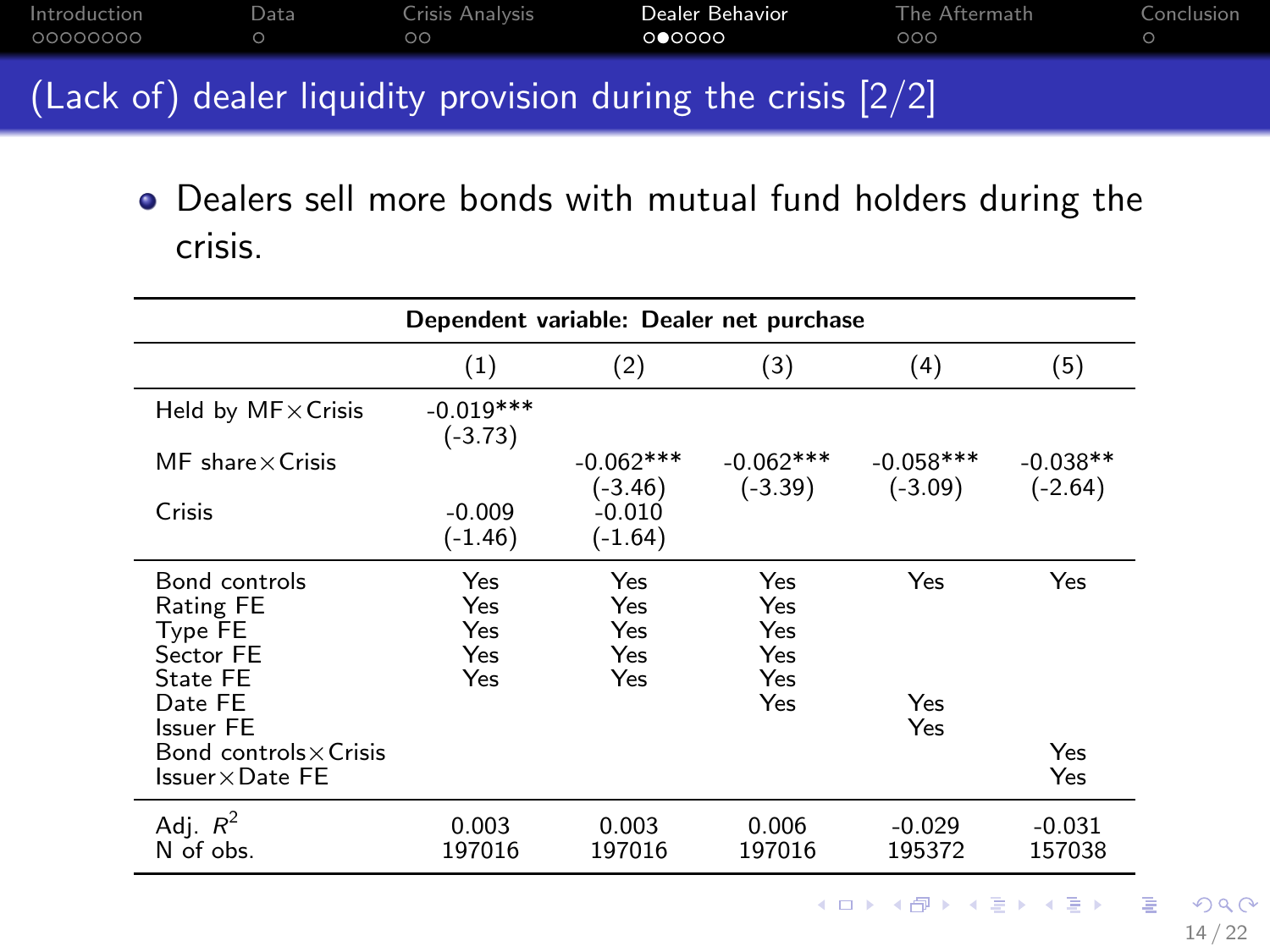|                           |      | Mont found AllMa and one date antata |                           |                      |            |
|---------------------------|------|--------------------------------------|---------------------------|----------------------|------------|
| Introduction<br>_00000000 | Data | Crisis Analysis<br>ററ                | Dealer Behavior<br>000000 | The Aftermath<br>റററ | Conclusion |

## AUMs around the crisis

- Shortly after the Fed's interventions, redemptions from muni funds subsided.
	- Fund flows largely normalize in April, and in May muni funds start to attract consecutive inflows.



画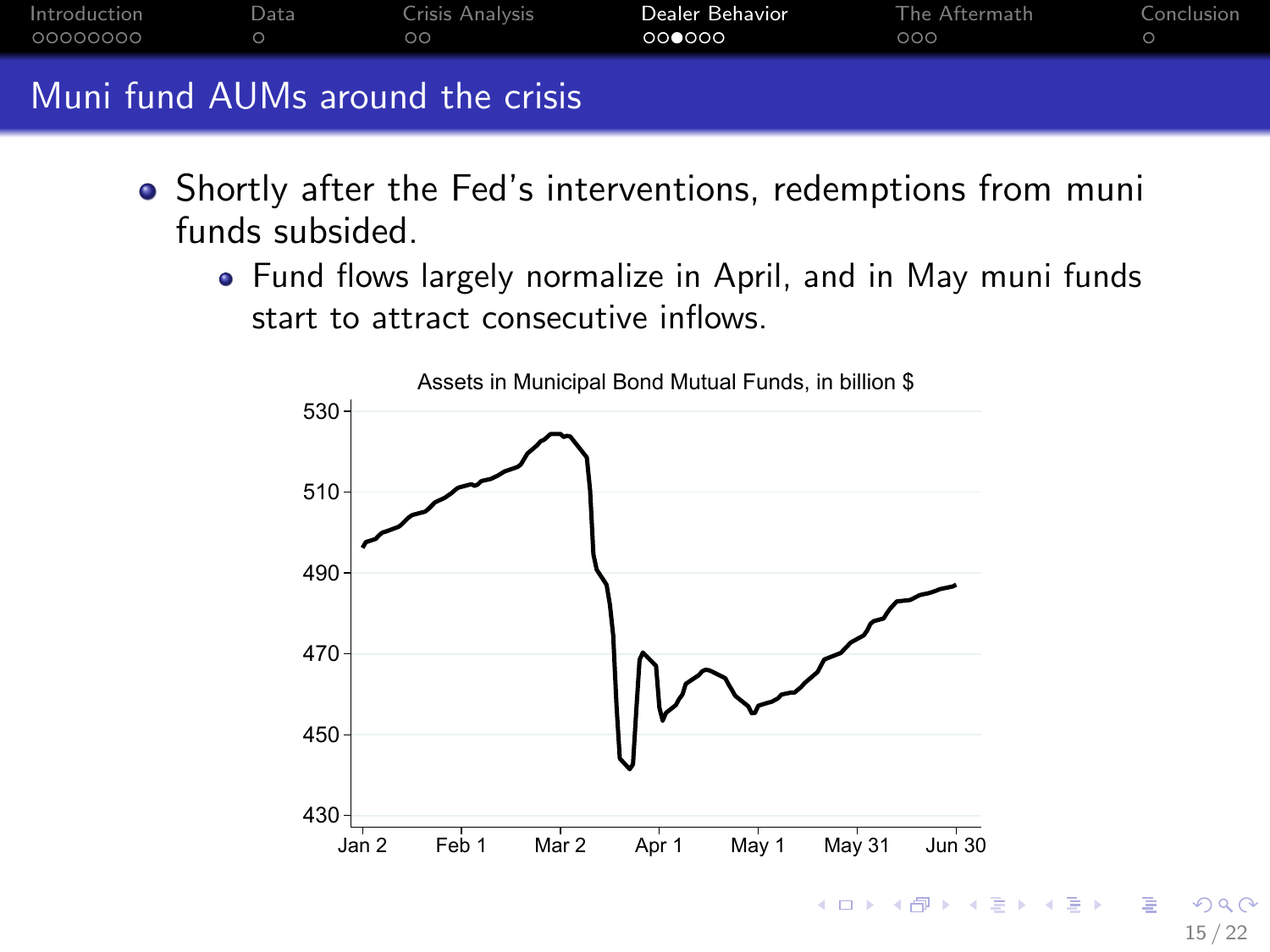| Introduction<br>00000000 | Data | Crisis Analysis<br>ററ                                     | Dealer Behavior<br>000000 | The Aftermath<br>000 | Conclusion |
|--------------------------|------|-----------------------------------------------------------|---------------------------|----------------------|------------|
|                          |      | Post-crisis dealer liquidity provision $\left[1/2\right]$ |                           |                      |            |

- In the post-crisis era, do dealers reduce their inventories in bonds bearing potential mutual fund fragility risks?
	- $\bullet$  Cumu Inventory<sub>it</sub> =  $\alpha + \beta_1$ PostCrisis<sub>t</sub> +  $\beta_2$ Held by MF<sub>i,t</sub> +  $\beta_3$ PostCrisis<sub>t</sub> × Held by  $MF_{i,t} + \gamma X_{i,t} + \mu_{rating} + \mu_{type} + \mu_{sector} + \mu_{state} + \epsilon_{i,t}$
- Sample period: Jan 3 to Jul 17 (excluding Mar and Apr)
- Independent variables:
	- PostCrisis: a dummy equal to one for the period May 1-Jul 17
	- Variable of interest: the interaction term of Held by MF and PostCrisis.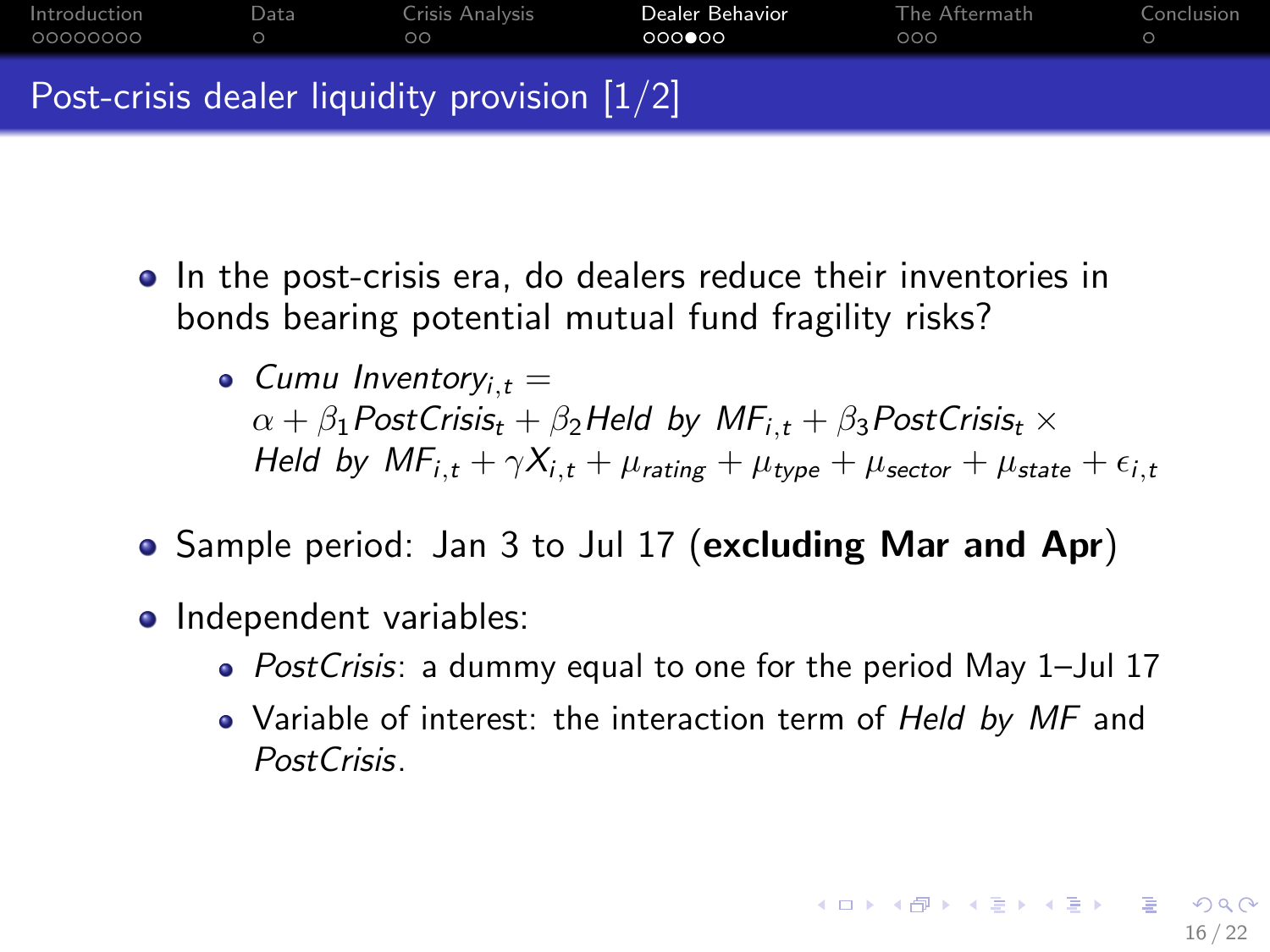<span id="page-16-0"></span>

| Introduction<br>_00000000 | Data | Crisis Analysis<br>ററ                        | Dealer Behavior<br>000000 | The Aftermath<br>000 | Conclusion |
|---------------------------|------|----------------------------------------------|---------------------------|----------------------|------------|
|                           |      | Post-crisis dealer liquidity provision [2/2] |                           |                      |            |

Dealers reduce their inventories more in bonds bearing higher mutual fund fragility risks.

| Dependent variable: Cumulative dealer inventory                                                                                                                |                                 |                                 |                                        |                          |                          |  |  |  |
|----------------------------------------------------------------------------------------------------------------------------------------------------------------|---------------------------------|---------------------------------|----------------------------------------|--------------------------|--------------------------|--|--|--|
|                                                                                                                                                                | (1)                             | (2)                             | (3)                                    | (4)                      | (5)                      |  |  |  |
| Held by $MF \times Post-crisis$                                                                                                                                | $-0.267***$<br>$(-6.87)$        |                                 |                                        |                          |                          |  |  |  |
| $MF$ share $\times$ Post-crisis                                                                                                                                |                                 | $-0.858***$<br>$(-5.60)$        | $-0.859***$<br>$(-5.61)$               | $-0.846***$<br>$(-5.30)$ | $-0.552***$<br>$(-3.51)$ |  |  |  |
| Post-crisis                                                                                                                                                    | $-0.053***$<br>$(-6.84)$        | $-0.066$ ***<br>$(-4.46)$       |                                        |                          |                          |  |  |  |
| Bond controls<br>Rating FE<br><b>Type FE</b><br>Sector FE<br>State FE<br>Date FE<br><b>Issuer FE</b><br>Bond controls × Post-Crisis<br>$Issuer \times Date FE$ | Yes<br>Yes<br>Yes<br>Yes<br>Yes | Yes<br>Yes<br>Yes<br>Yes<br>Yes | Yes<br>Yes<br>Yes<br>Yes<br>Yes<br>Yes | Yes<br>Yes<br>Yes        | Yes<br>Yes<br>Yes        |  |  |  |
| Adj. $R^2$<br>N of obs.                                                                                                                                        | 0.009<br>702372                 | 0.010<br>702372                 | 0.010<br>702372                        | 0.102<br>701189          | $-0.022$<br>531024       |  |  |  |

K ロ ▶ K @ ▶ K 할 ▶ K 할 ▶ 이 할 → 9 Q Q → 17 / 22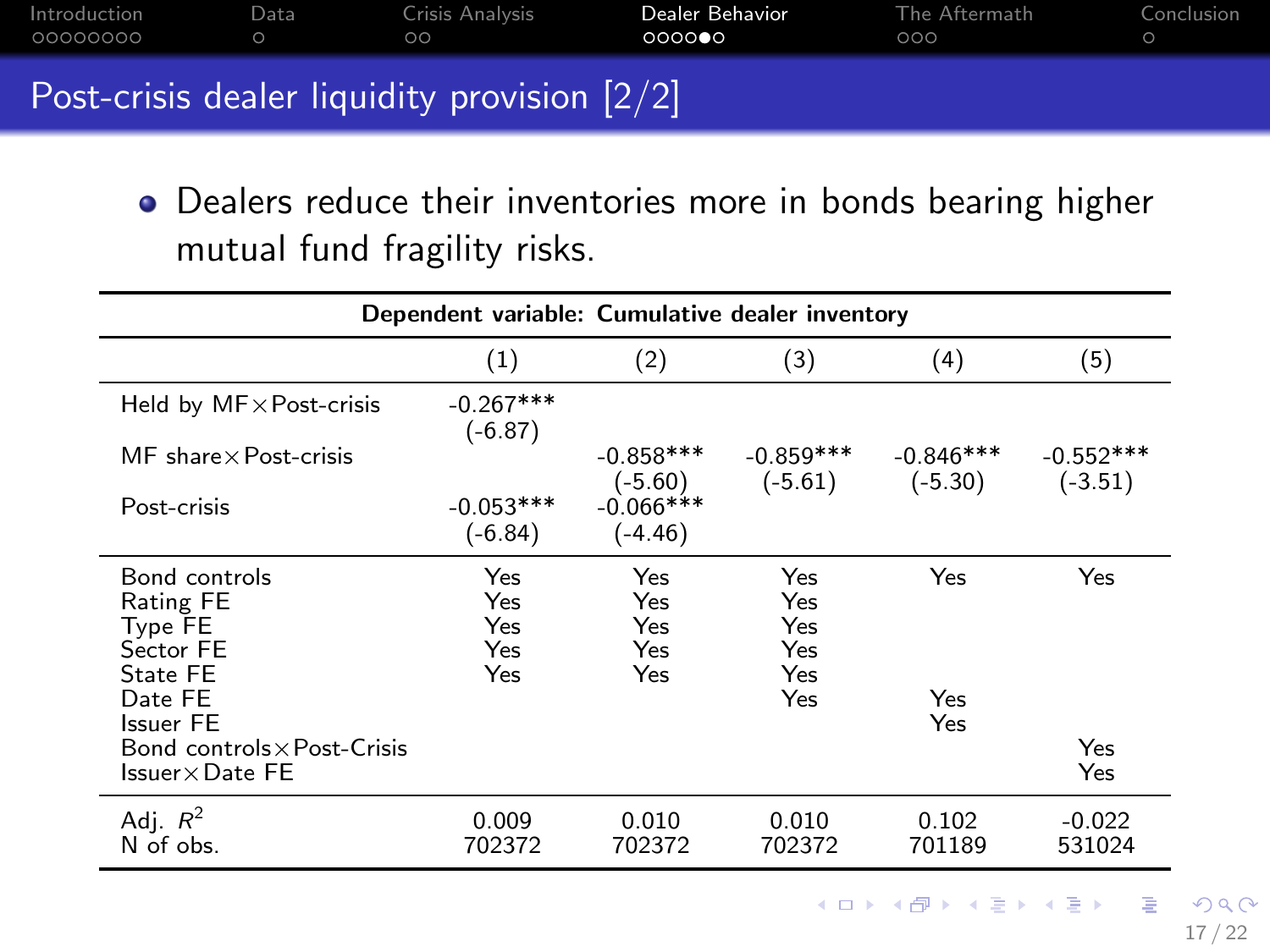<span id="page-17-0"></span>

| Introduction<br>00000000 | Data | Crisis Analysis<br>ററ | Dealer Behavior<br>00000 | The Aftermath<br>000 | Conclusion |
|--------------------------|------|-----------------------|--------------------------|----------------------|------------|
|                          | .    |                       |                          |                      |            |

## Changes in market liquidity conditions

- **•** Post-crisis liquidity deteriorates more in bonds held by mutual funds.
- Such deterioration is more severe among more frequently traded bonds.

| Dependent variable: Size-matched bid-ask spread                                |                                 |                                 |                 |                |                |                |  |  |
|--------------------------------------------------------------------------------|---------------------------------|---------------------------------|-----------------|----------------|----------------|----------------|--|--|
|                                                                                | (1)                             | (2)                             | (3)             | (4)            | Free>10<br>(5) | Freq>20<br>(6) |  |  |
| Held by $MF \times Post-crisis$                                                | $0.028***$<br>(3.32)            |                                 |                 |                |                |                |  |  |
| $MF$ share $\times$ Post-crisis                                                |                                 | $0.051*$                        | $0.046*$        | $0.062*$       | $0.181***$     | $0.260**$      |  |  |
| Post-crisis                                                                    | $0.118***$<br>(9.22)            | (1.97)<br>$0.125***$<br>(10.07) | (1.87)          | (1.87)         | (3.15)         | (2.62)         |  |  |
| Bond controls<br>Rating FE<br>Type FE<br>Sector FE<br>State FE<br>Date FE      | Yes<br>Yes<br>Yes<br>Yes<br>Yes | Yes<br>Yes<br>Yes<br>Yes<br>Yes | Yes<br>Yes      | Yes            | Yes            | Yes            |  |  |
| <b>Issuer FE</b>                                                               |                                 |                                 | Yes             |                |                |                |  |  |
| Bond controls $\times$ Post-Crisis<br>$\sf{lssuer} \times \sf{Date} \ \sf{FE}$ |                                 |                                 |                 | Yes<br>Yes     | Yes<br>Yes     | Yes<br>Yes     |  |  |
| Adj. $R^2$<br>N of obs.                                                        | 0.271<br>122408                 | 0.273<br>122408                 | 0.327<br>119818 | 0.338<br>62202 | 0.358<br>24534 | 0.381<br>9837  |  |  |

18 / 22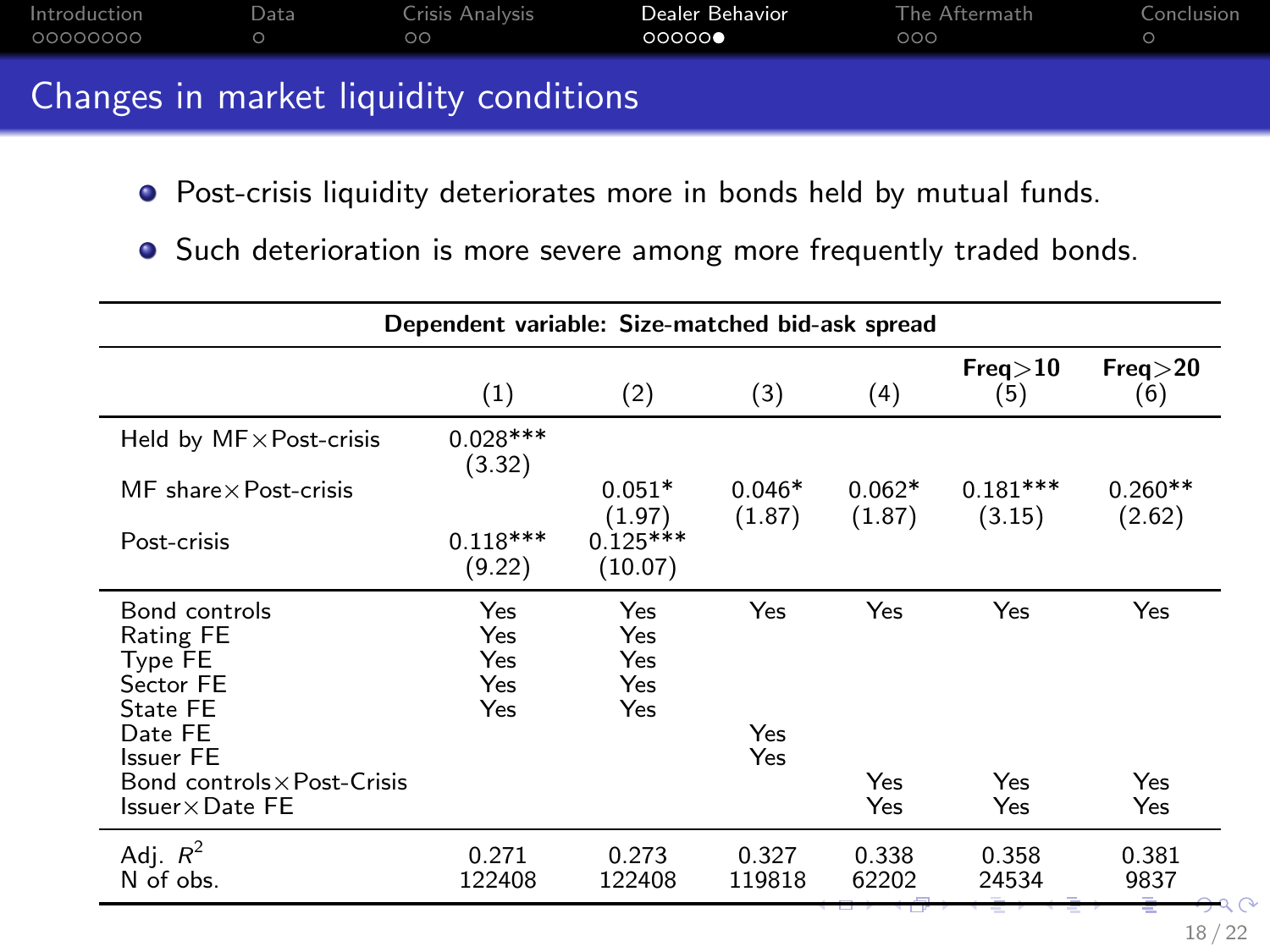<span id="page-18-0"></span>

| Introduction<br>_00000000 | Data | Crisis Analysis<br>ററ | Dealer Behavior<br>000000 | The Aftermath<br>$\bullet$ 00 | Conclusion |
|---------------------------|------|-----------------------|---------------------------|-------------------------------|------------|
| __                        |      |                       |                           |                               |            |

#### The aftermath: pricing implications of mutual fund fragility risks

In the post-crisis period, all muni bonds have higher yields, but yield spreads for bonds held by mutual funds increase by additional 34 bps.

| Dependent variable: bond yield spreads (tax-adjusted)                                                                                                   |                                 |                                        |                                        |                       |                       |  |  |  |  |
|---------------------------------------------------------------------------------------------------------------------------------------------------------|---------------------------------|----------------------------------------|----------------------------------------|-----------------------|-----------------------|--|--|--|--|
|                                                                                                                                                         | (1)                             | (2)                                    | (3)                                    | (4)                   | (5)                   |  |  |  |  |
| Held by $MF \times Post-crisis$                                                                                                                         | $0.337***$<br>(18.97)           |                                        |                                        |                       |                       |  |  |  |  |
| $MF$ share $\times$ Post-crisis                                                                                                                         |                                 | $1.166***$<br>(23.68)                  | $1.149***$<br>(23.90)                  | $1.153***$<br>(25.98) | $0.401***$<br>(16.36) |  |  |  |  |
| Post-crisis                                                                                                                                             | $1.132***$<br>(15.00)           | $1.138***$<br>(14.73)                  |                                        |                       |                       |  |  |  |  |
| Bond controls<br>Rating FE<br>Type FE<br>Sector FE<br>State FE<br>Date FE<br><b>Issuer FE</b><br>Bond controls × Post-Crisis<br>$Issuer \times Date FE$ | Yes<br>Yes<br>Yes<br>Yes<br>Yes | Yes<br>Yes<br>Yes<br><b>Yes</b><br>Yes | Yes<br>Yes<br>Yes<br>Yes<br>Yes<br>Yes | Yes<br>Yes<br>Yes     | Yes<br>Yes<br>Yes     |  |  |  |  |
| Adj. $R^2$<br>N of obs.                                                                                                                                 | 0.538<br>702372                 | 0.542<br>702372                        | 0.624<br>702372                        | 0.682<br>701189       | 0.743<br>531024       |  |  |  |  |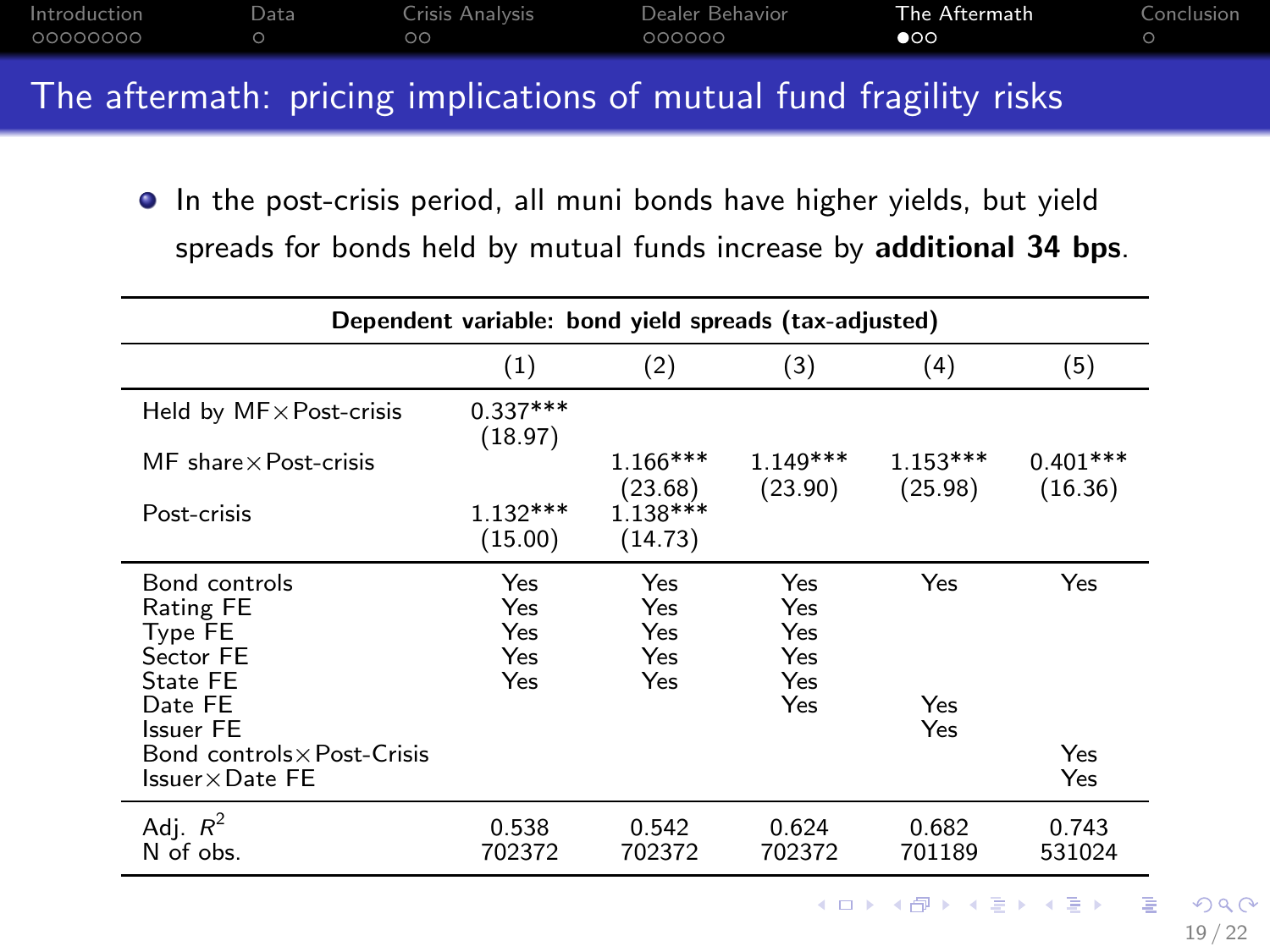<span id="page-19-0"></span>

| Introduction<br>00000000 | Data | Crisis Analysis<br>ററ | Dealer Behavior<br>000000                                     | The Aftermath<br>ററെ | Conclusion |
|--------------------------|------|-----------------------|---------------------------------------------------------------|----------------------|------------|
|                          |      |                       | What is the mechanism of post-crisis pricing effects? $[1/2]$ |                      |            |

- If the pricing effects are indeed driven by the fear for potential mutual fund runs:
	- We should expect such pricing effects to be stronger for bonds held by mutual funds more susceptible to runs.
- What determines mutual funds' potential run risks?
	- Exposure to sectors hard hit by the pandemic
	- Average maturity of a fund's portfolio
	- Average illiquidity levels of a fund's portfolio
- We link these latent fragility sources to the pricing of individual bonds.
	- <sup>1</sup> For each fund, calculate fund-level run risks based on holdings
	- 2 For each bond, calculate the average run risks for its holding funds (weighted by holding amount)
	- **3** Sort bonds into 2 subsamples based on their run risk measures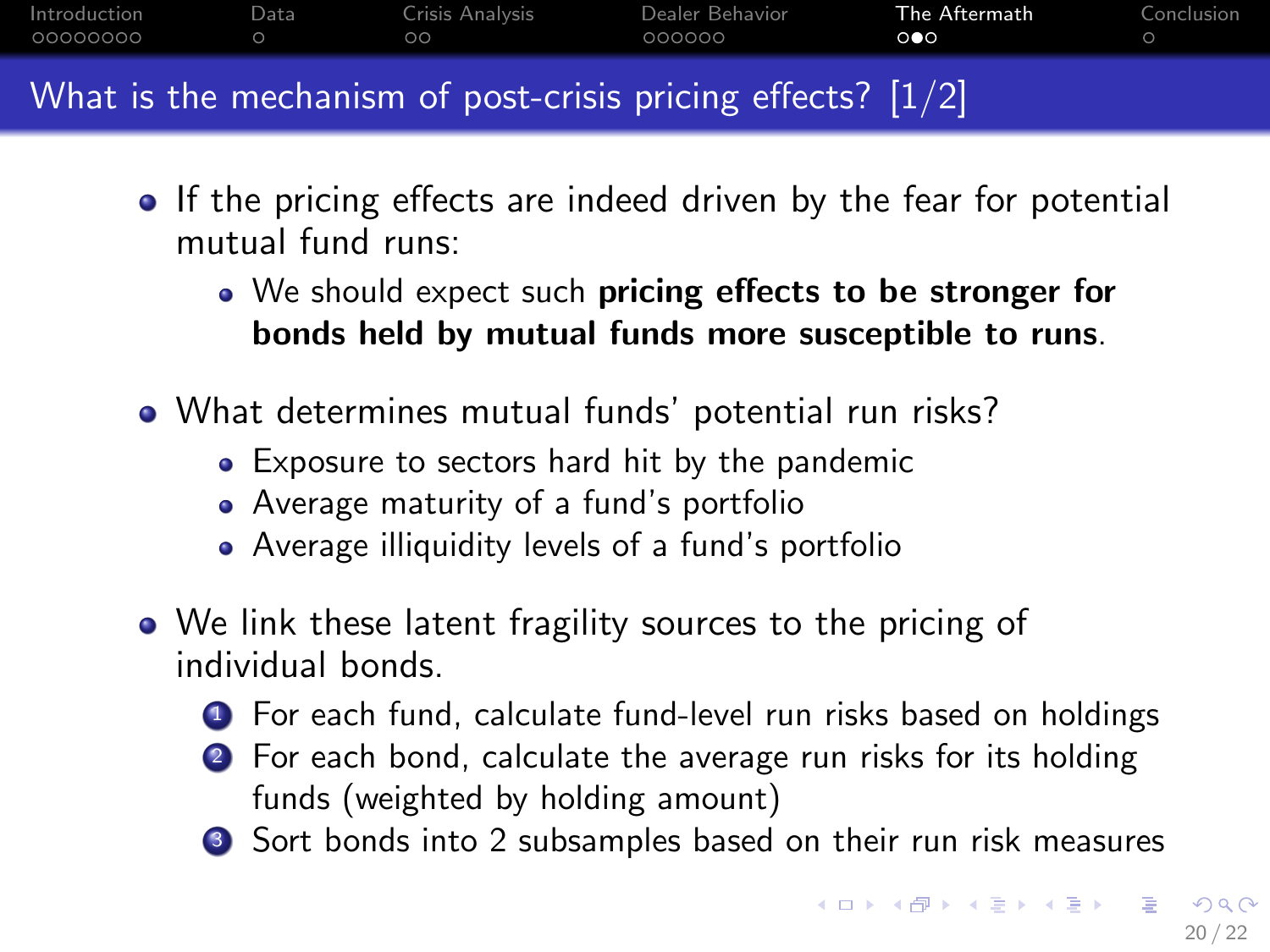<span id="page-20-0"></span>

| Introduction<br>00000000 | Data | Crisis Analysis<br>nn | Dealer Behavior<br>000000                                     | The Aftermath<br>ററല | Conclusion |
|--------------------------|------|-----------------------|---------------------------------------------------------------|----------------------|------------|
|                          |      |                       | What is the mechanism of post-crisis pricing effects? $[2/2]$ |                      |            |

- **•** Focus on bonds held by mutual funds.
- Underlying mutual fund fragility drives individual bond pricing, especially when the bond is held by more run-susceptible funds.

| Dependent variable: bond yield spreads (tax-adjusted) |                                      |           |           |                                          |           |                                           |  |  |
|-------------------------------------------------------|--------------------------------------|-----------|-----------|------------------------------------------|-----------|-------------------------------------------|--|--|
|                                                       | <b>MF</b> holders'<br>Covid exposure |           |           | <b>MF</b> holders'<br>portfolio maturity |           | <b>MF</b> holders'<br>portfolio liquidity |  |  |
|                                                       | Large                                | Small     | Long      | <b>Short</b>                             | Low       | High                                      |  |  |
|                                                       | (1)                                  | (2)       | (3)       | (4)                                      | (5)       | (6)                                       |  |  |
| $MFshare \times PostCrisis$                           | $0.51***$                            | $0.17***$ | $0.57***$ | $0.22***$                                | $0.53***$ | $0.13***$                                 |  |  |
|                                                       | (8.99)                               | (4.57)    | (9.77)    | (7.44)                                   | (9.22)    | (4.01)                                    |  |  |
| Controls                                              | Yes                                  | Yes       | Yes       | Yes                                      | Yes       | Yes                                       |  |  |
| $Controls \times PostCrisis$                          | Yes                                  | Yes       | Yes       | Yes                                      | Yes       | Yes                                       |  |  |
| $Issuer \times Date FE$                               | Yes                                  | Yes       | Yes       | Yes                                      | Yes       | Yes                                       |  |  |
| Adj. $R^2$                                            | 0.761                                | 0.790     | 0.756     | 0.830                                    | 0.752     | 0.801                                     |  |  |
| N of obs.                                             | 114036                               | 117572    | 109992    | 120152                                   | 112412    | 119641                                    |  |  |
| p-value of the diff.                                  | 0.000                                |           | 0.000     |                                          | 0.000     |                                           |  |  |

Note: Sectors with (more) Covid exposure: transportation, healt[h &](#page-19-0) [nur](#page-21-0)[si](#page-19-0)[ng](#page-20-0) [ca](#page-21-0)[re](#page-17-0)[, l](#page-18-0)[ei](#page-20-0)[su](#page-21-0)re

 $\equiv$ 

 $2990$ 21 / 22